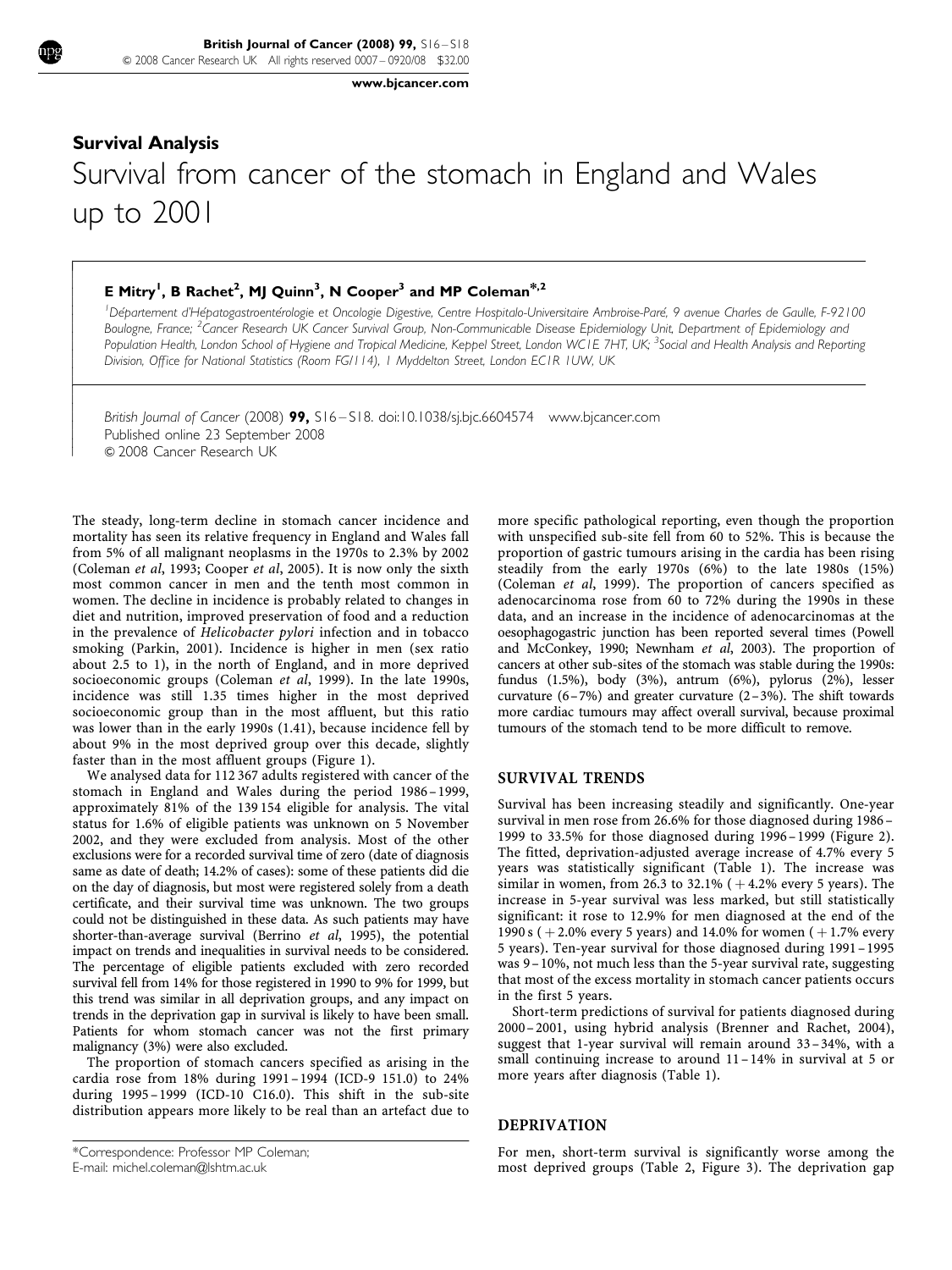Survival from cancer of the stomach in England and Wales E Mitry et al

<span id="page-1-0"></span>

Figure I Trends in the age-standardised incidence of stomach cancer in adults aged 15–99 years, by sex and deprivation group: England and Wales, 1986–1999.



Figure 2 Relative survival (%) up to 10 years after diagnosis by sex and calendar period of diagnosis: England and Wales, adults (15-99 years) diagnosed during 1986–1999 and followed up to 2001. Survival estimated with cohort or complete approach (1986–1990, 1991–1995, 1996–1999) or hybrid approach (2000–2001) (see Rachet et al, 2008).

| during 1986–1999 and followed up to 2001  |                        |                                            |
|-------------------------------------------|------------------------|--------------------------------------------|
| Calendar period of diagnosis <sup>a</sup> | $A$ yaraga changa $(%$ | <b>Prodiction<sup>c</sup> for patients</b> |

Table I Trends in relative survival (%) by sex, time since diagnosis and calendar period of diagnosis: England and Wales, adults (15–99 years) diagnosed

|                                |       |                 |              |                        |              |                 |              | Average change (%)         |               | Prediction <sup>c</sup> for patients |              |
|--------------------------------|-------|-----------------|--------------|------------------------|--------------|-----------------|--------------|----------------------------|---------------|--------------------------------------|--------------|
| <b>Time since</b><br>diagnosis |       | 1986-1990       |              | $1991 - 1995$          |              | 1996–1999       |              | every 5 years <sup>b</sup> |               | diagnosed during 2000-2001           |              |
|                                |       | Survival<br>(%) | 95% CI       | <b>Survival</b><br>(%) | 95% CI       | Survival<br>(%) | 95% CI       | Survival<br>$(\%)$         | 95% CI        | Survival<br>$(\%)$                   | 95% CI       |
| year                           | Men   | 26.6            | (26.1, 27.2) | 29.5                   | (28.9, 30.1) | 33.5            | (32.8, 34.1) | $4.7**$                    | (3.3, 6.0)    | 33.8                                 | (32.8, 34.8) |
|                                | Women | 26.3            | (25.6, 27.0) | 28.6                   | (27.9, 29.4) | 32. I           | (31.2, 33.0) | $4.2**$                    | (2.4, 5.9)    | 32.6                                 | (31.3, 34.0) |
| 5 years                        | Men   | 10.1            | (9.7, 10.5)  | 10.6                   | (10.2, 11.1) | 12.9            | (12.3, 13.5) | $2.0**$                    | (0.9, 3.1)    | 13.2                                 | (12.5, 14.0) |
|                                | Women | 11.1            | (10.6, 11.7) | 11.6                   | (11.1, 12.2) | 14.0            | (13.2, 14.9) | $1.7*$                     | (0.3, 3.2)    | 14.3                                 | (13.2, 15.4) |
| 10 years                       | Men   | 8.4             | (7.9, 8.8)   | 8.9                    | (8.4, 9.4)   |                 |              | 1.0                        | $(-0.7, 2.8)$ | 11.0                                 | (10.2, 11.9) |
|                                | Women | 9.4             | (8.8, 10.0)  | 9.9                    | (9.2, 10.6)  |                 |              | $3.2*$                     | (0.7, 5.7)    | 12.1                                 | (11.0, 13.2) |

CI = confidence interval. <sup>a</sup>Survival estimated with cohort or complete approach (see Rachet et al, 2008). <sup>b</sup>Mean absolute change (%) in survival every 5 years, adjusted for deprivation (see Rachet et al, 2008). 'Survival estimated with hybrid approach (see Rachet et al, 2008). \*P<0.05; \*\*P<0.01.

widened from -2.1% for those diagnosed during 1986– 1990 to -4.8% for those diagnosed during 1996– 1999, although the average widening of the gap  $(-1.3%$  every 5 years) was not itself statistically significant. The deprivation gap in 5-year survival was less marked. Hybrid analysis suggests that the deprivation gap in 1-year survival for men could increase to around 8%.

No clear trend in the deprivation gap was seen for women.

S17